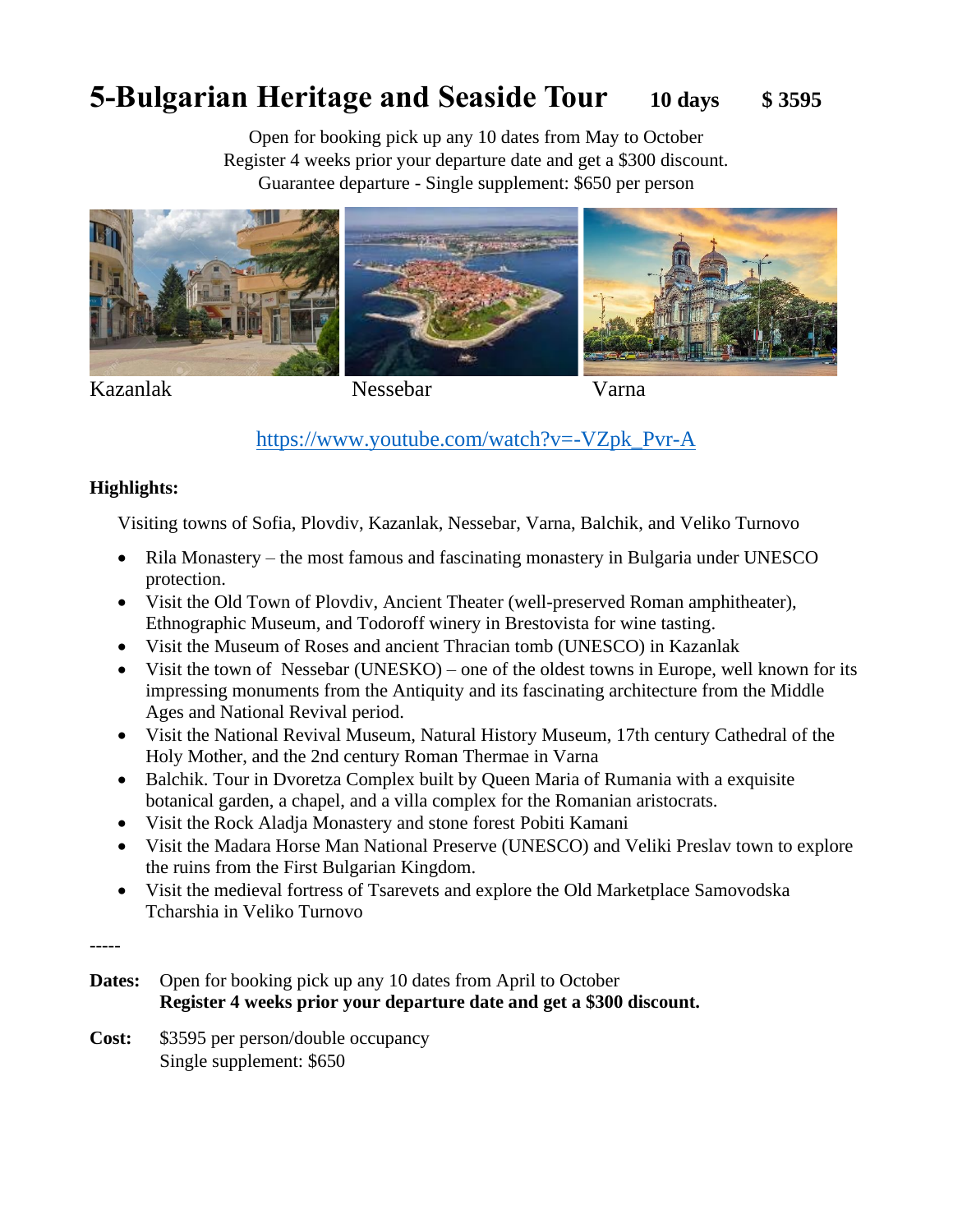**I can't wait to go!** Reserve my place with my \$200 deposit per person by registering through **PayPal:** <https://www.paypal.com/myaccount/transfer/homepage/preview> **Once in, enter:** [georgevishegonov@yahoo.com](mailto:georgevishegonov@yahoo.com)

### **Price Includes:**

- airport transfers and all ground transportation according to itinerary
- All transportation by A/C town car, SUV or VAN
- accommodation in  $3^*$ ,  $4^*$  centrally located hotels (double occupancy)
- all meals according to the itinerary breakfast, lunch, and dinner
- wine tasting at Brestovitsa Todoroff winery
- all entry fees for sights and events according to the itinerary
- English-speaking guide
- Luggage transportation
- VAT and all local taxes
- 24/7 technical support

## **Not Included:**

- airfare international flight tickets
- travel insurance
- single supplement of \$650 per person
- drinks and meals not mentioned in the Itinerary
- tips at hotels and restaurants
- additional taxis rides or public transportation
- personal expenses
- optional excursions and entrance fees

# **For a detailed itinerary and questions**, please email George Vishegonov

at [georgevishegonov@yahoo.com](http://mailto:georgevishegonov@yahoo.com/) or call (201) 328-7744.

- *Full vaccination against COVID-19 is required to travel with Balkan Sporting Tours / Jim Gold International, Inc.*
- *A passport is required and must be valid for at least six months after the date of travel.*
- *Check the [State Department's website](http://travel.state.gov/) for important info on the destination.*

#### **GOOD NEWS! EUROPE IS OPEN FOR FULLY VACCINATED AND BOOSTED AMERICAN TRAVELERS, NO TESTS, NO QUARANTINE.**

## **COVID-19 safety measures**

Check Bulgaria's COVID-19 policies:<http://www.bulgaria-embassy.org/en/travel-requirements-2/>

COVID UPDATE: If your trip is canceled prior to departure in the event of a COVID-19-related reason, a full refund will be made

\*NOTE: Necessary itinerary details will be provided upon request.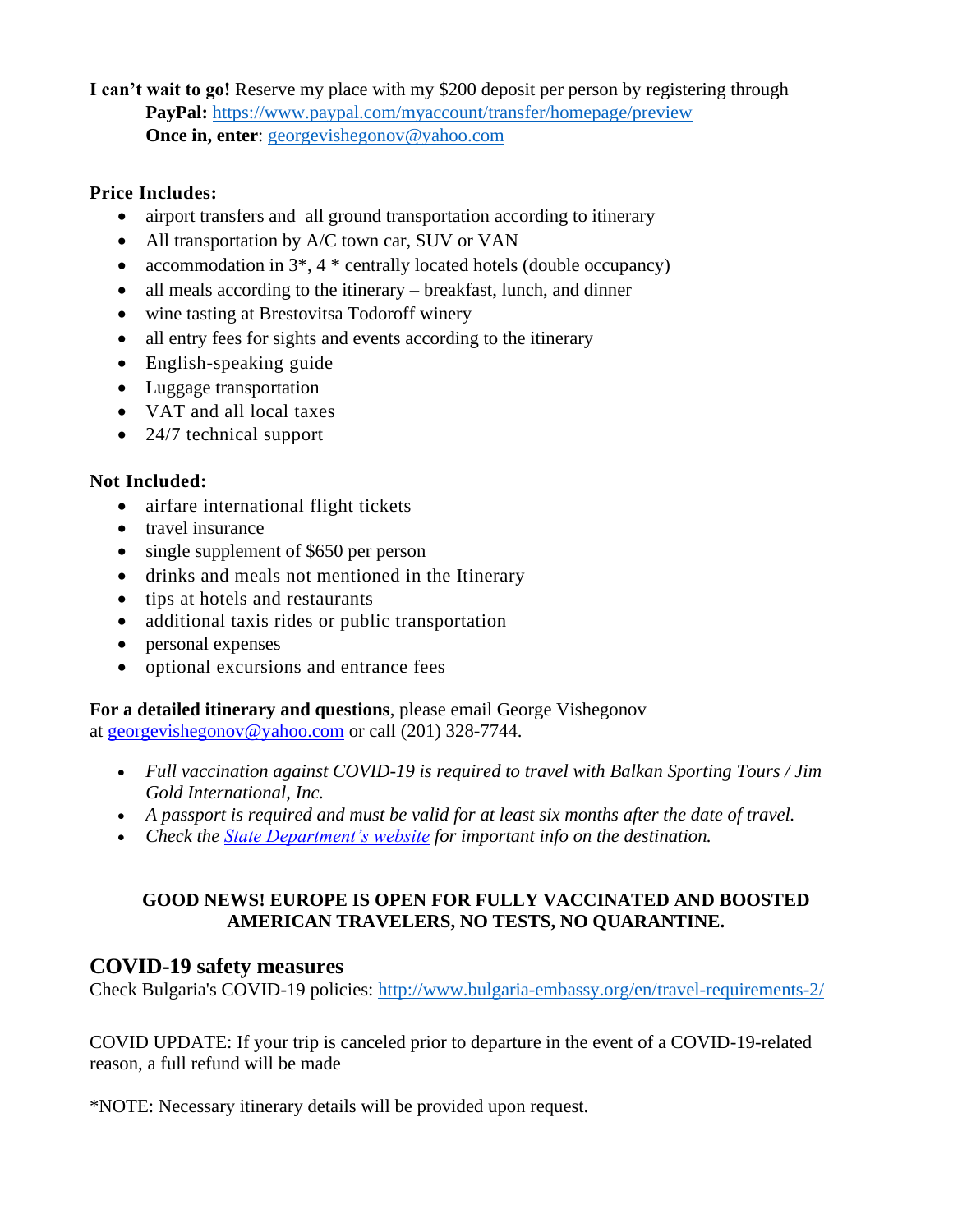## **Itinerary:**

**Day 0. Overnight flight** to European airline hub and catching connecting flight to Sofia International Airport

## **Day 1 Sofia**

Arrive at Sofia Airport and transfer to hotel. Check-in at hotel. Leisure time. Overnight in Sofia. -/-/D

### **Day 2 Plovdiv**

Breakfast. Departure for Rila Monastery. Tour of the monastery and its church, museum, and kitchen, known as Magernitsa. Continue to Plovdiv. Tour of the Old Town of Plovdiv– an imposing open-air museum situated on the three hills of the ancient Trimontium. Visit to the Ancient Theatre and Ethnographic Museum. Visit the Todoroff winery for wine tasting in Brestovitsa in the afternoon. Return to Plovdiv for dinner. Overnight in Plovdiv. B/L/D

#### **Day 3 Kazanluk - Nessebar**

Breakfast. Departure for the Rose Valley. Visit to the Museum of Roses and ancient Thracian tomb (UNESCO) in Kazanluk. Continue to Nessebar. Check-in at hotel. Leisure time. Overnight in Nessebar. B/L/D

#### **Day 4 Nessebar**

Breakfast. Half-day tour in the old part of Nessebar Leisure time for sunbathing. Overnight in Nessebar. B/L/D

#### **Day 5 Nessebar – Varna**

Breakfast. Departure for Varna. City tour of Varna paying particular interest to the National Revival Museum, Ethnographic and City Historical Museum, Art Gallery, Navy Museum and Aquarium, Natural History Museum, Zoo and Dolphinarium, Sea Gardens, 17th century Cathedral of the Holy Mother, and 2nd century Roman Thermae. Leisure time for sunbathing. Overnight in Varna. B/L/D

#### **Day 6 Varna – Balchik – Varna**

Breakfast. Departure for Balchik. Tour in Dvoretza Complex– struck by the natural beauty of this place, Queen Maria built a palace with a botanical garden, chapel, and villa complex for the Romanian aristocrats. The town turned into a luxurious resort at the time.– Return for overnight in Varna. B/L/D

#### **Day 7 Varna**

Breakfast. Visit the Rock Aladja Monastery and the natural spot, Pobiti Kamani – a stone forest situated only 11 miles away from Varna. Just like most of the natural phenomena, the origin of Pobiti Kamani is shrouded in mystery. Leisure time for sunbathing. Overnight in Varna. B/L/D

#### **Day 8 Varna - Veliko Turnovo**

Breakfast. Departure for the Madara Horse Man National Preserve (UNESCO) and Veliki Preslav town to explore the ruins from the First Bulgarian Kingdom. The tour continues to another former Bulgarian capital – Veliko Turnovo. Check-in at hotel. Dinner and overnight in Veliko Turnovo. B/L/D

#### **Day 9 Veliko Turnovo**

Breakfast. Tour of Veliko Turnovo town with visit to the medieval fortress of Tsarevets; the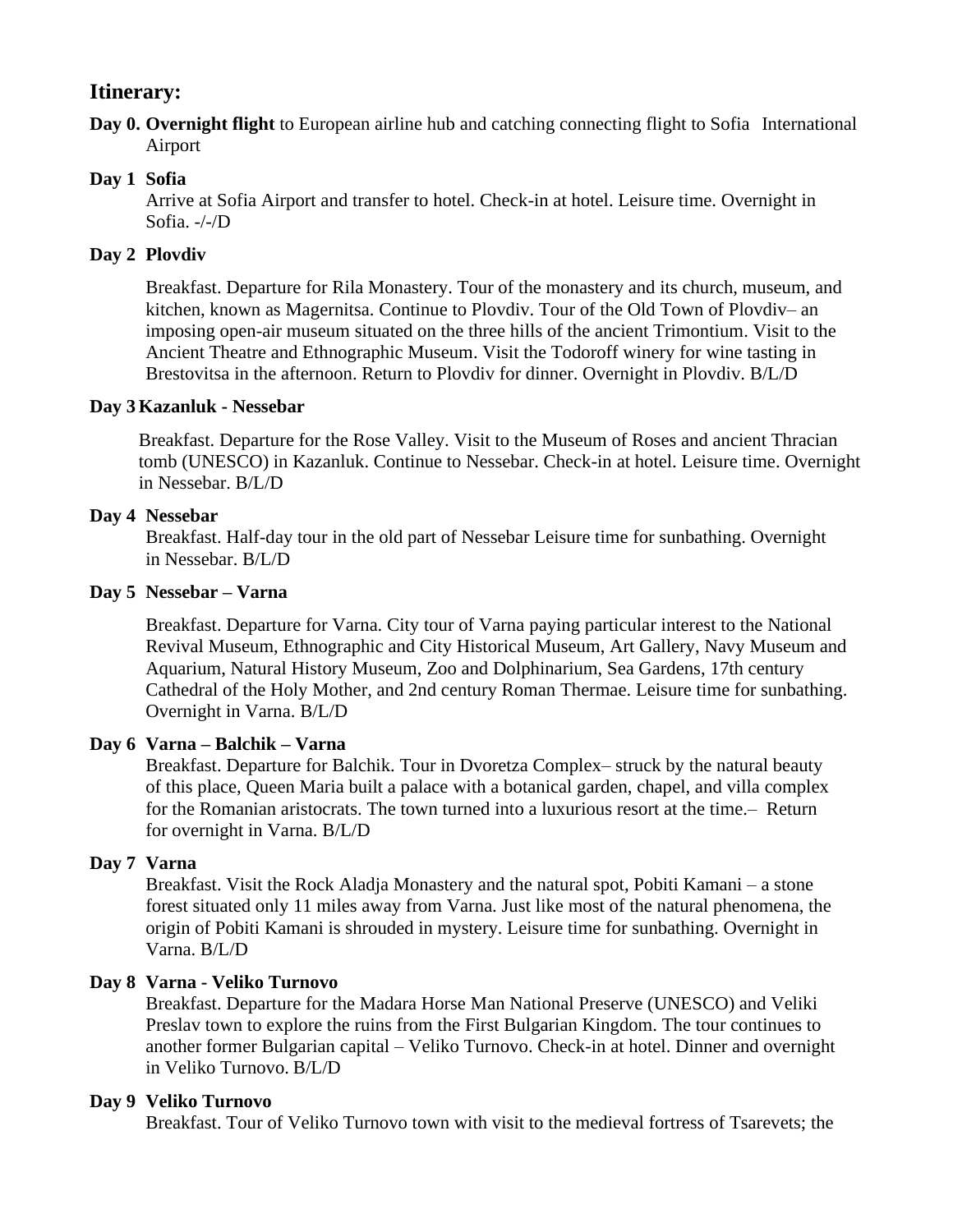Old Marketplace Samovodska Tcharshia; and other exciting landmarks. FREE TIME exploring the city on your own. Dinner and overnight in Veliko Turnovo. B/L/D

#### **Day 10. Veliko Turnovo – Pravets Golf Resort - Sofia**

Today after breakfast we depart for Pravets Golf Resort for a day of outdoor relaxation laying down by the pool or taking a swing at the golf course. Lunch at local traditional food restaurant. After sundown take a short drive to our hotel in Sofia. Dinner and FREE TIME opportunity to explore the night life the capital Sofia offer. B/L/D

#### **Day 11 Sofia**

Breakfast. Getting ready for your transfer to Sofia airport. Departure B/-/-.

-----

**Remember to join** the "Balkan Splendors: Tours, Trips, Culture, Adventure" group to stay up to date on upcoming tours and trips.

<https://www.meetup.com/balkan-splendors-tours-trips-culture-adventure/>



**REGISTRATION FORM:** Enclosed is my registration deposit of \$200 per person. Single supplement: \$650. Additional charges: \$145 hotel taxes and service. Gratuities and drinks

during meals not included. Program subject to change without notice. Cancellations 90 days prior to departure: Total refund: Less than 60 days: No refund. Travel insurance always recommended Total balance due 4 weeks prior your departure date

| Name    |       |                                       |
|---------|-------|---------------------------------------|
| Address |       | $\mathbb{N}$ o. of people $\_\_\_\_\$ |
| Phone   | email |                                       |

**Pay by PayPal:** <https://www.paypal.com/myaccount/transfer/homepage/preview> **Once in, enter:** georgevishegonov@yahoo.com

#### **OR Make**

**checks payable to:** George Vishegonov 381 Fort Lee Road, Teaneck, NJ 07666 U.S.A. Phone (201) 328-7744. Web site at<https://www.jimgold.com/balkan-sporting-tours/>or <https://www.meetup.com/balkan-splendors-tours-trips-culture-adventure/events/283790163/>

**Balkan Sporting Tours: TERMS AND CONDITIONS Air Transportation**: International air not included except as noted. Rates: Tour rates are subject to change in the event of currency fluctuations or increase in costs. Inclusive tour rates are per person in double occupancy. In case of computer or human billing errors, we reserve the right to re-invoice clients with corrected billing. **Reservations**: Deposits and Payments: Deposit of \$200 per person is required at time of reservation. Balance is due 30 days prior to departure date. **Changes**: Prices and program subject to change without notice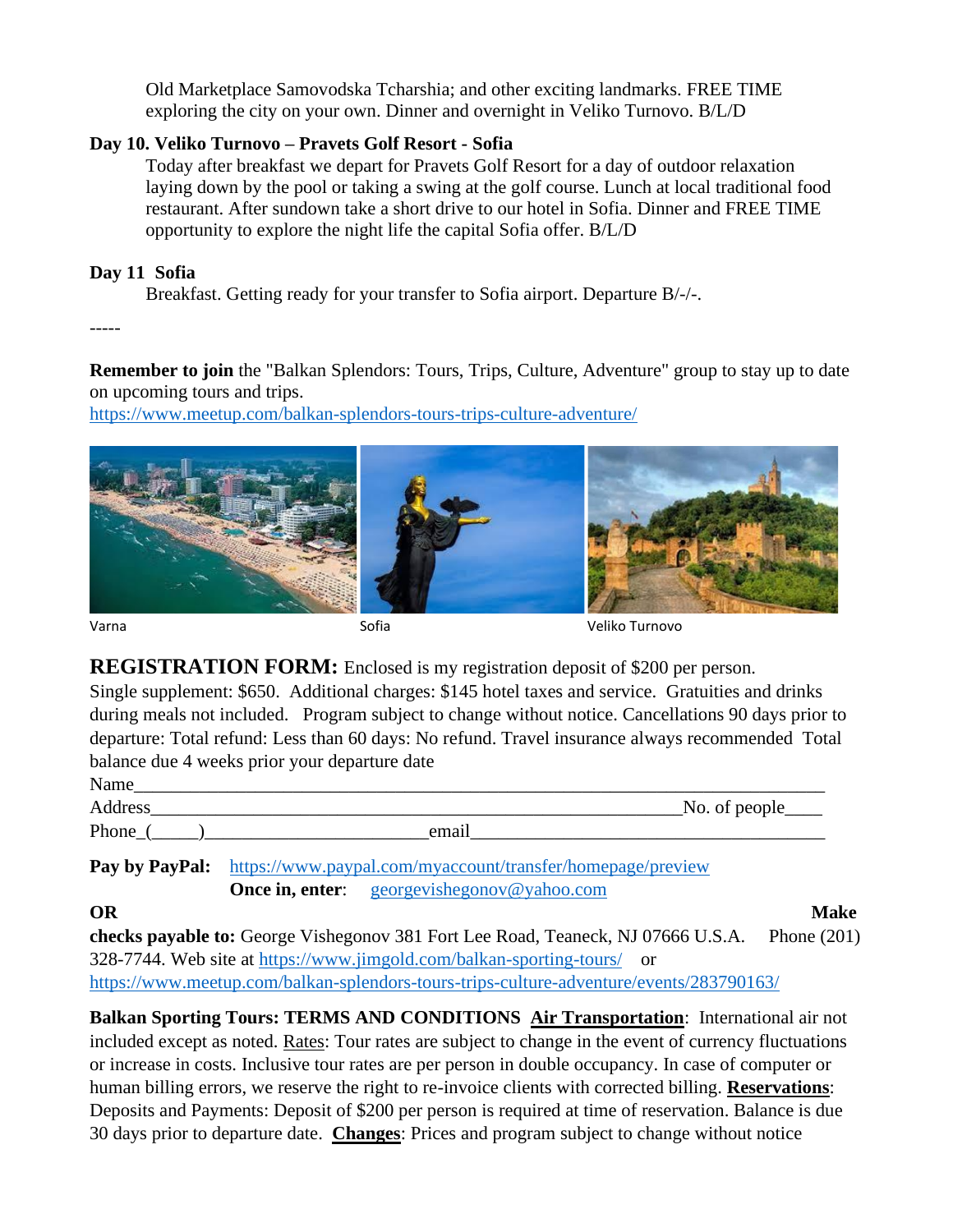**Baggage**: One baggage per person and a carry on is allowed. **Cancellations**: Cancellations 60 days prior to departure: Total refund. Less than 60 days: No refund. Additionally, any cancellation fees imposed by the respective hotels, airlines, tour companies and cruise lines will be charged. Travel Insurance is non-refundable as are unused services. Gratuities: Tipping to guides, drivers, transfer personnel and hotel staff is left to the discretion of the participants and is not included. **Insurance**: Tour participants are strongly recommended to purchase insurance for trip cancellation, trip interruption, accident, sickness and/or loss of baggage and personal effects. **Dispute Resolution**: The sole and exclusive method of resolving any dispute which might rise under this agreement and any agreement between Balkan Sporting Tours., and another party (ies), the brochure or website and deemed to arise in the United States of America, shall be by arbitration before the American Arbitration Association in New York City pursuant to the Association's rules then in effect. Any such arbitration must take place in N.Y.C., N.Y. In any such arbitration, the substantive law of N.Y. will apply. In the event a tour participant should find a service or hotel unacceptable, it should be reported immediately to the local representative and to Balkan Sporting Tours/George Vishegonov upon their immediate return. No claim shall be deemed legitimate if not reported to the local representative and if reported after the scheduled service or after departure from the hotel. **Responsibility**: Balkan Sporting Tours George Vishegonov 328 Fort Lee Road, Teaneck, NJ 07666 U.S.A acts solely in its capacity as marketing agent on behalf of its suppliers such as air carriers, ground operator, taxi suppliers, motor coach suppliers, excursion or tour companies and hotels identified on documents supplied in connection with purchase of the tours. Balkan Sporting Tours/Jim Gold International, Inc. shall not be held responsible for any wrongful or negligent acts or omissions by any supplier or other party not directly owned or exclusively controlled by Balkan Sporting Tours/Jim Gold International, Inc. or by the failure of any equipment operated by any such supplier or other party. Balkan Sporting Tours/Jim Gold International, Inc. shall not be liable for any loss, injury or damage to person, property or otherwise, in connection with any accommodations, transportation, or other services, resulting directly or indirectly from any acts of God, dangerous incident to the sea, fire, breakdown of machinery or equipment, acts of government or other authorities, wars whether or not declared, hostilities, civil disturbances, strikes, riots, thefts, pilferage, epidemics, quarantines, medical or customs regulations, defaults, delays or cancellations of or changes to itineraries or schedules, or from any causes resulting from insufficient or improperly issued passports, visas, or other documents passports, visas, or other documents. Neither Balkan Sporting Tours/Jim Gold International, Inc. nor any of its affiliates or subsidiaries shall be or become liable or responsible for any additional expenses or liability sustained or incurred by the tour member as a result of any of the aforementioned causes. Tour participant agrees that any claim against Balkan Sporting Tours/Jim Gold International, Inc. is subject only to the jurisdiction of the courts of the country in which the cause of action arose. The right is reserved to substitute hotels and to alter itineraries. The right is also reserved to cancel the tour prior to departure. If any tour is canceled prior to departure, Balkan Sporting Tours /Jim Gold International, Inc. will be responsible only up to the amount of monies Balkan Sporting Tours /Jim Gold International, Inc. received less any cancellation fee applied by a supplier as defined above. Travel Insurance is recommended. Balkan Sporting Tours/Jim Gold International, Inc. is not responsible or liable for defaults of those not directly under the exclusive co